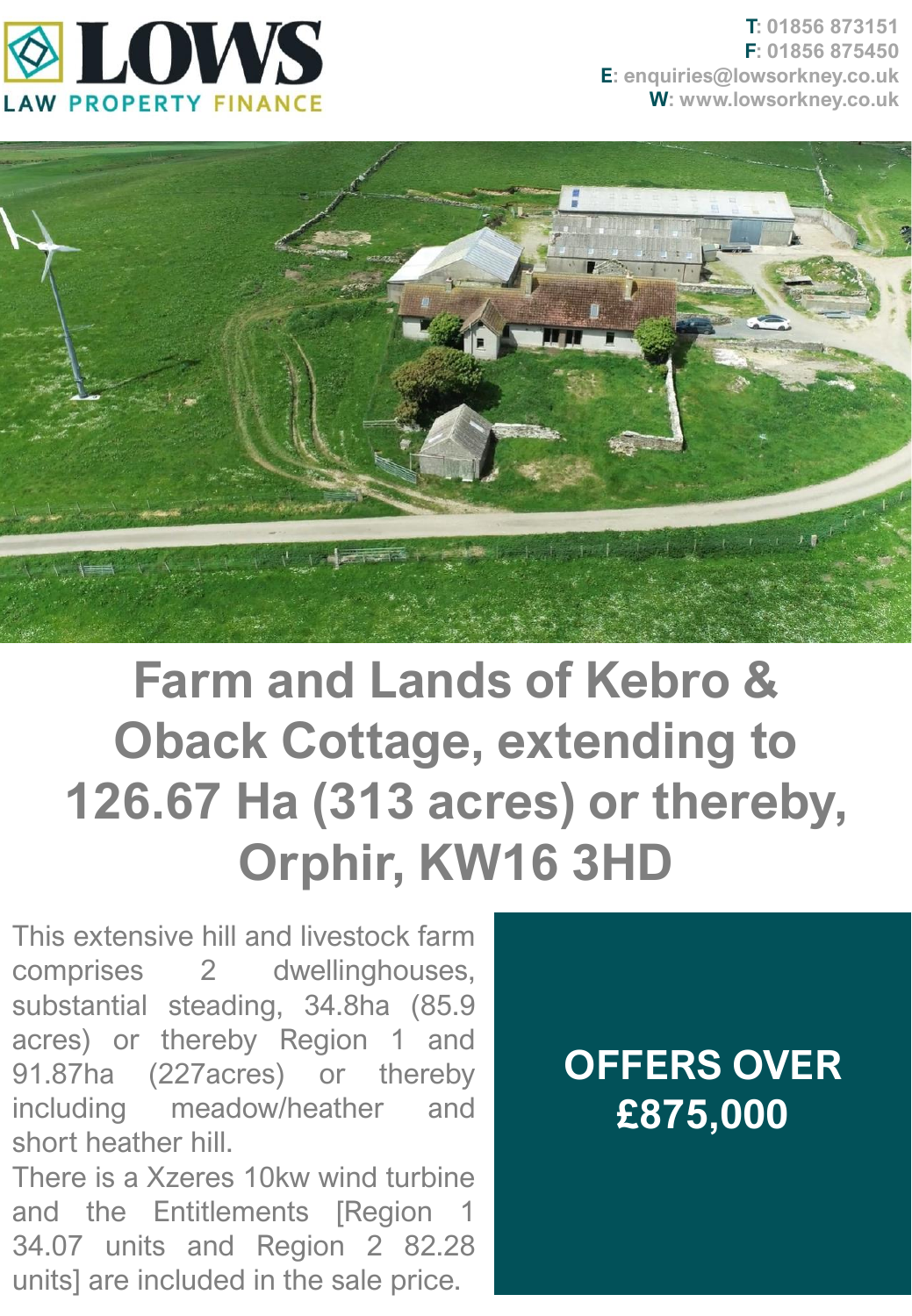

- Kebro Farmhouse substantial 3 bedroom detached dwellinghouse with a large attic which may be suitable to convert to further accommodation, subject to the necessary planning consents. There is oil fired central heating. Accommodation include a large open plan living room/dining area/kitchen and 2 bathrooms. Floored attic.
- Oback Cottage Spacious 2 bedroom cottage with large attic offering potential to convert to further accommodation, subject to the necessary planning consents. Conservatory to front offering beautiful views. Open plan living room/kitchen/utility room. Bathroom with bath and shower cubicle. Floored attic.
- Steading at Kebro includes a 20m x 7m byre, 20m x 7.5m barn, 16m x 9m workshop and 35m x 17.5m slatted byre.
- Wind turbine offers a potential FiT's income of £10,000 £12,000 per annum or off-grid power generation.

## **LOCATION**

The farm of Kebro and Oback Cottage is situated off the Germiston Road which links Stenness and Orphir.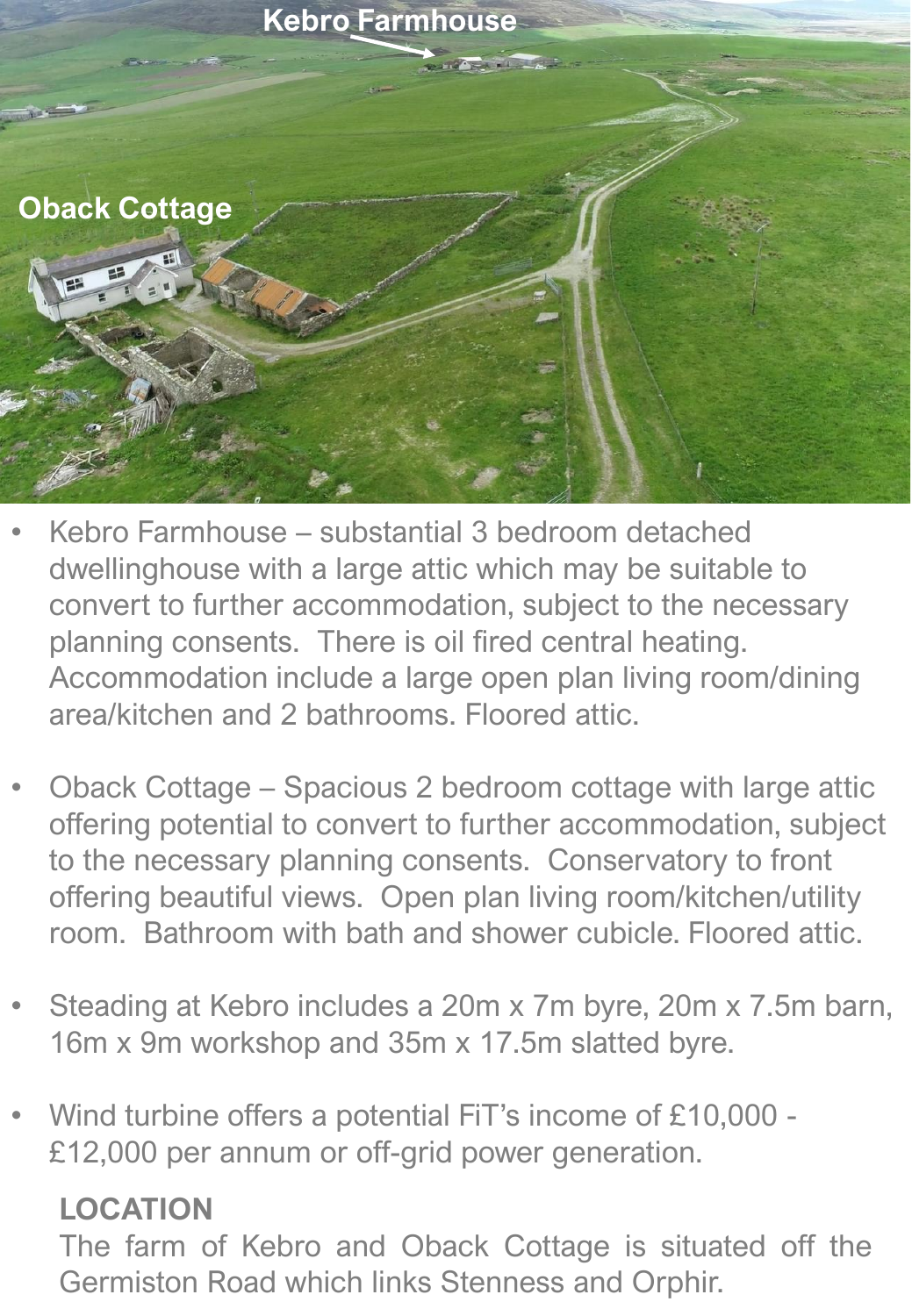